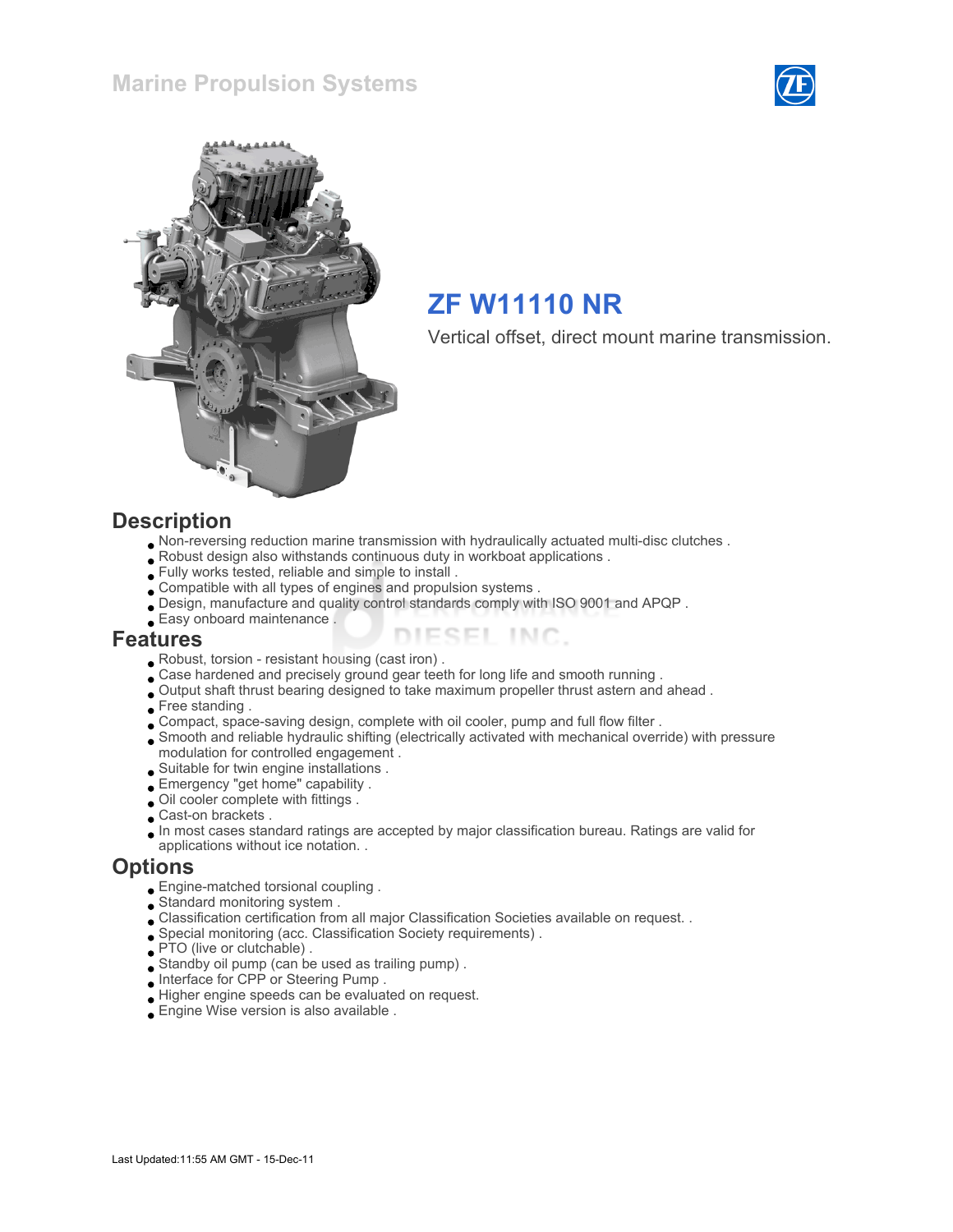# ZF W11110 NR

# Ratings

# Continuous Duty

| <b>RATIOS</b>                         |          |    |                                                                   |           | <b>INPUT POWER CAPACITY</b> |           |    |           |    | MAX.       |
|---------------------------------------|----------|----|-------------------------------------------------------------------|-----------|-----------------------------|-----------|----|-----------|----|------------|
| Nm                                    | ftlb     | kW | hp                                                                | <b>kW</b> | hp                          | <b>kW</b> | hp | <b>kW</b> | hp | <b>RPM</b> |
|                                       | 1000 rpm |    | 1200 rpm                                                          |           | 1600 rpm                    |           |    |           |    |            |
| $\Box$ 4.600*, 4.833*, 5.087<br>14230 |          |    | 10496   1.4901   1.9982   1490   1998   1788   2398   2384   3197 |           |                             |           |    |           |    | 1600       |

Special Order Ratio.

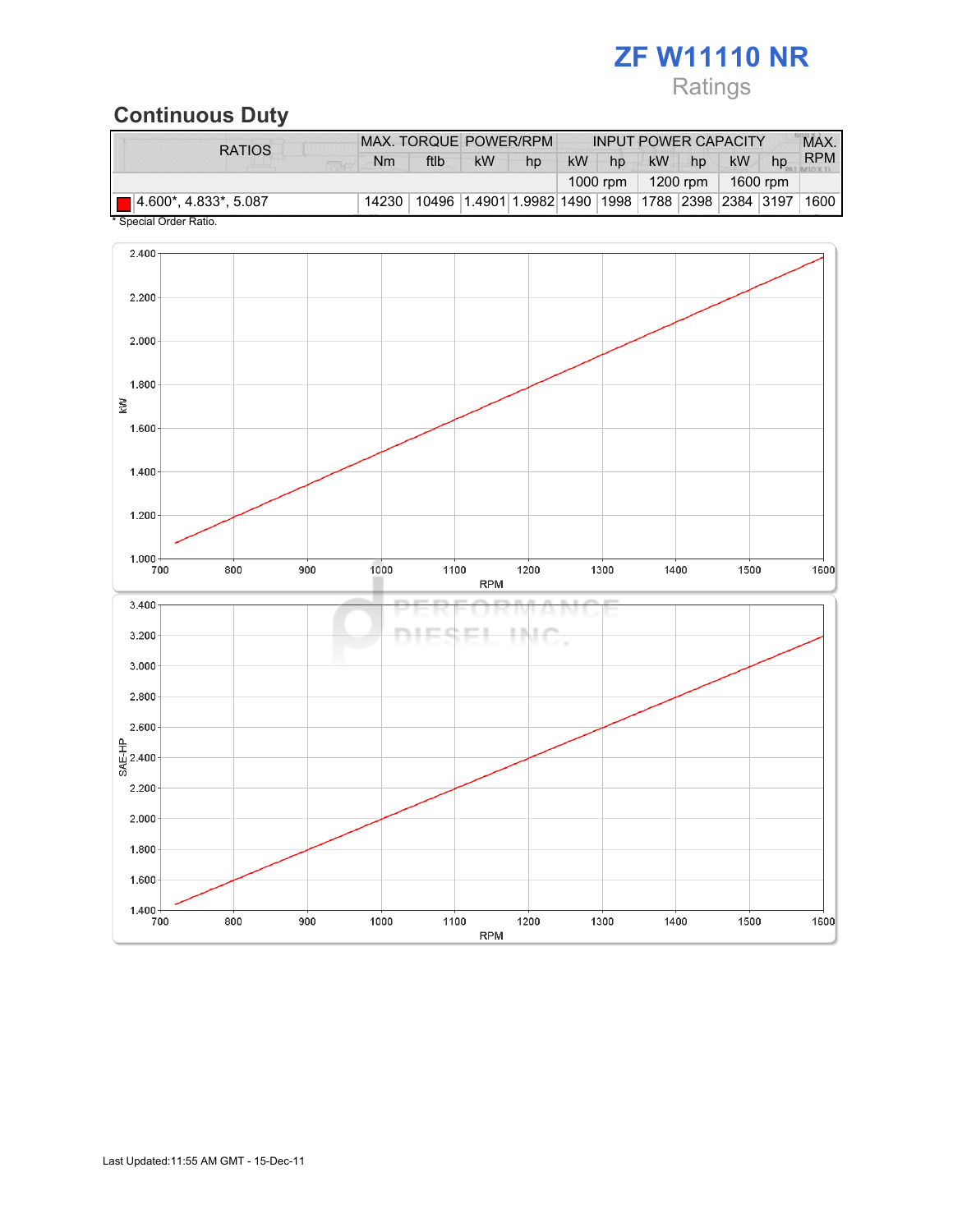

**Dimensions** 





| mm (inches) |                |                       |                |                            |              |                |            |            |  |
|-------------|----------------|-----------------------|----------------|----------------------------|--------------|----------------|------------|------------|--|
| A           | B <sub>1</sub> | B <sub>2</sub>        | H <sub>1</sub> | H <sub>2</sub>             |              | L <sub>1</sub> | L2         |            |  |
| 530 (20.9)  | 700 (27.6)     | 700 (27.6) 570 (22.4) |                | 915 (36.0)                 | 1,562 (61.5) | 1,246 (49.1)   | 379 (14.9) | 714 (28.1) |  |
|             |                | Weight kg (lb)        |                | Oil Capacity Litre (US qt) |              |                |            |            |  |
|             |                | 2,700(5,950)          |                | 0.00(0.00)                 |              |                |            |            |  |

DIESEL INC.

|    |    |  |  |             | <b>Bolt Holes</b>                       |     |              |      |
|----|----|--|--|-------------|-----------------------------------------|-----|--------------|------|
|    |    |  |  |             |                                         | No. | Diameter (E) |      |
| mm | in |  |  | mm in mm in | mm                                      |     | mm           |      |
|    |    |  |  |             | 450 17.7 380 15.0 310 12.2 50.0 1.97 16 |     | 32.0         | 1.26 |